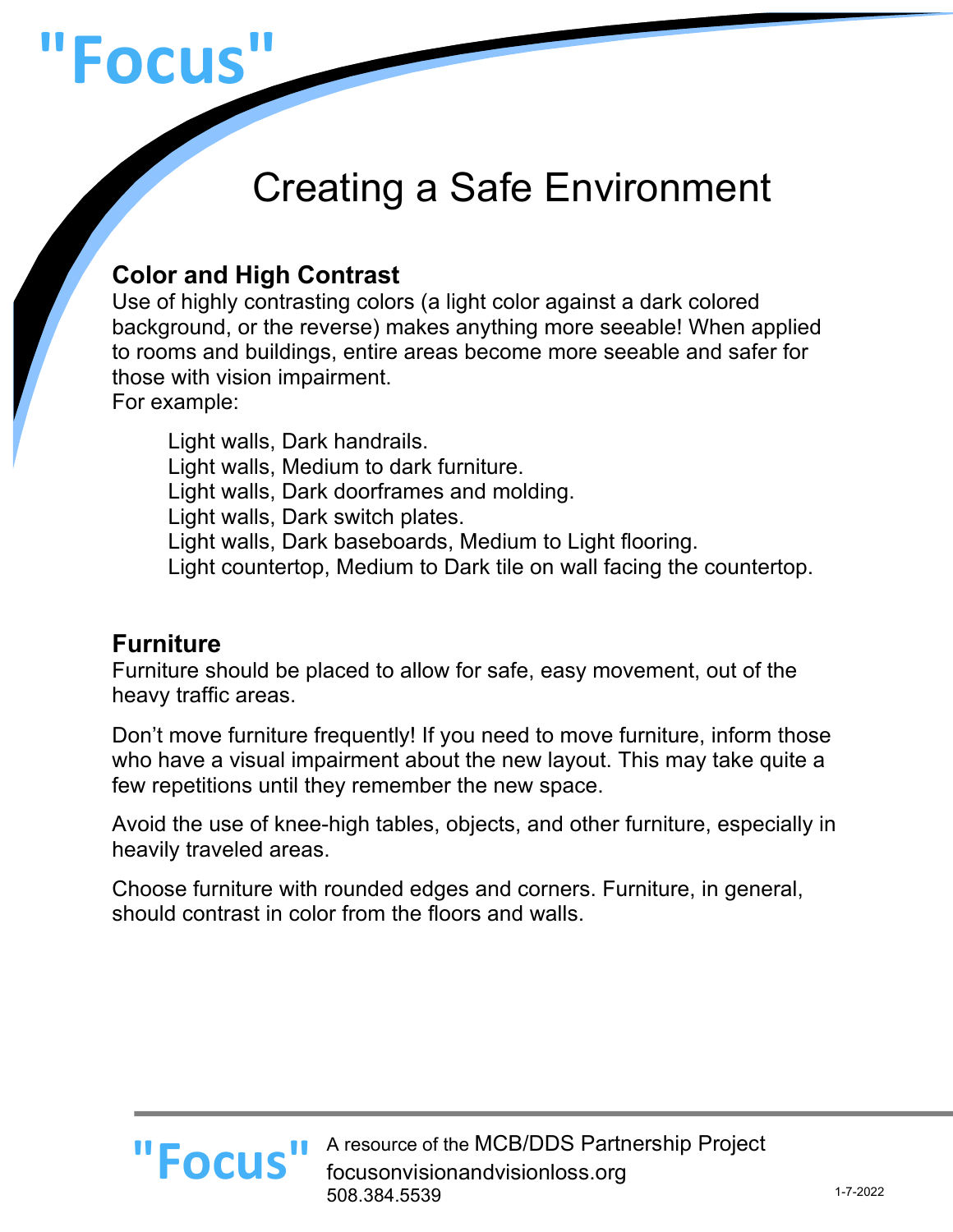# Creating a Safe Environment (continued)

## **Lighting**

Controlled lighting is an essential ingredient in making homes and buildings safe for people with vision loss. Use dimmer switches and blinds, light filtering curtains and window shades.

In addition to overall area and building lights, lighting should also be used to accentuate outdoor walkways, entrances, stairs, steps, landings, handrails, and be focused for specific tasks.

Use matte surfaces to reduce glare and reflection on tables, counters, and floors. Light tends to bounce off materials with high gloss finishes.

Nightlights that turn on when light is dim should be used in hallways and bathrooms.

## **Kitchen**

Avoid patterned tablecloths, dishes, and placemats. Choose solid colors in contrast to table.

Tablecloth/tabletop should contrast with dishes.

Cabinet doors that open out at head level can be hazardous if left open. Sliding cabinet doors, self-closing doors, and cabinets without doors are preferred.

Round tables should not be used because of orientation difficulties. Square or rectangular tables with rounded corners are preferred.

Plastic safety corners can be purchased to adapt a square or rectangular table with sharp corners.

Make sure that the corners and edges of counters and center islands are rounded.

Make sure the stove has controls positioned so that the individual doesn't have to reach over the burners.

A stove guard should be used to prevent touching front burners.

Cleaning supplies should be stored in a locked cabinet away from cabinets containing food.

Sharp knives should not be stored in accessible drawers.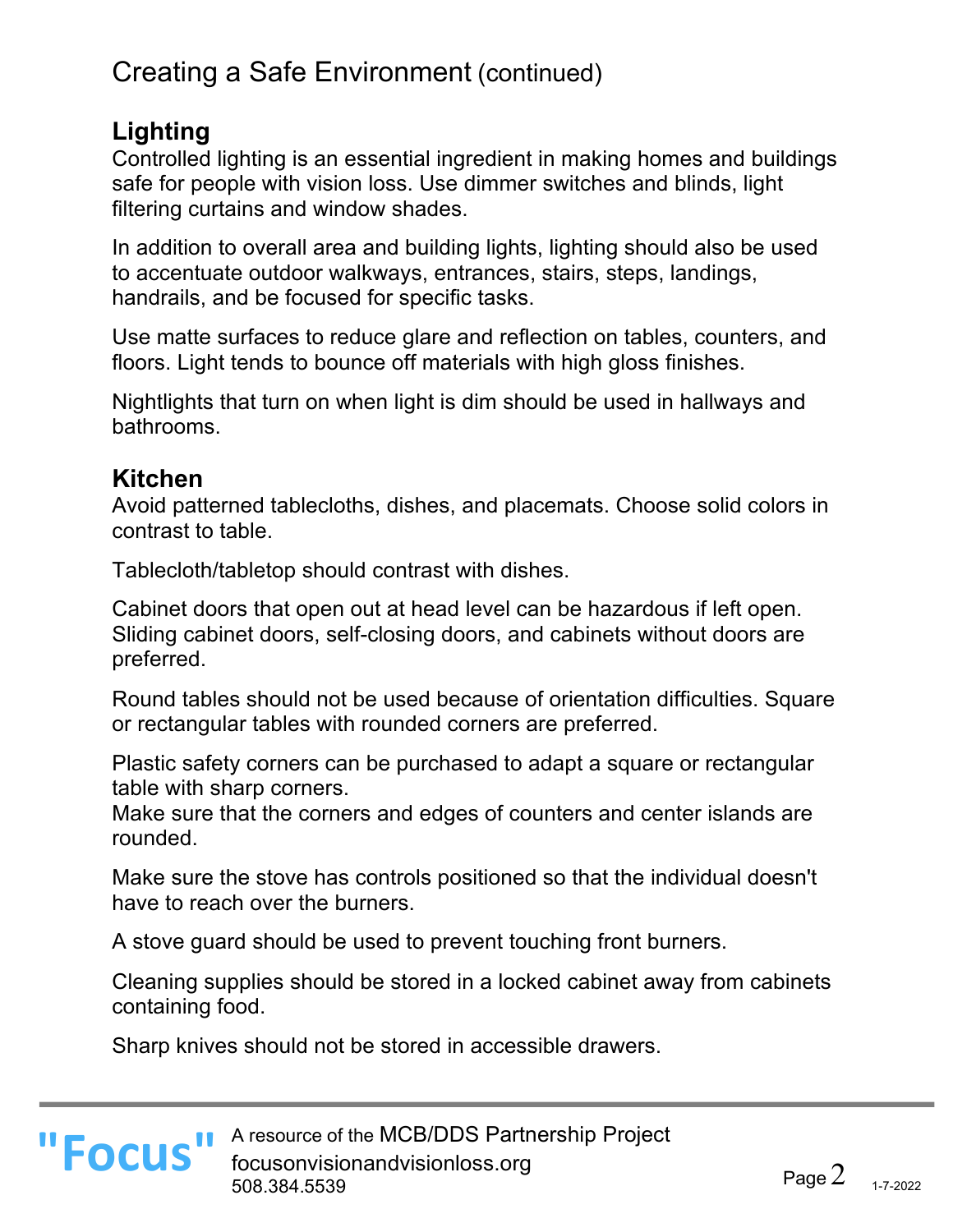# Creating a Safe Environment (continued)

#### **Bedroom**

Use tactile symbols for room identification.

Remove footboards.

Use bedding and furniture that contrasts with the walls and floors.

Put lights in closets.

## **Bathroom**

Choose bathroom fixtures that contrast from the walls.

Use color contrast when choosing towels, toilet tissues, soap, and toothbrushes.

Grab bars should contrast with wall color.

Make sure light fixtures do not have exposed light bulbs.

## **Rugs and Flooring**

Avoid the use of scatter rugs that are not secured to the floor as they can pose a tripping hazard. Do not use a rug with fringe as it is easy to trip on.

Wall to wall carpeting should have a low pile and firm pad for ease of stepping.

Waxes on hardwood or other floors should be matte and non-glossy to avoid or

reduce glare.

Bathroom floors should be of a non-skid material or have skid resistant material applied to the floor to prevent slipping and falling when wet.

Flooring, in general, should contrast in color from walls and furniture.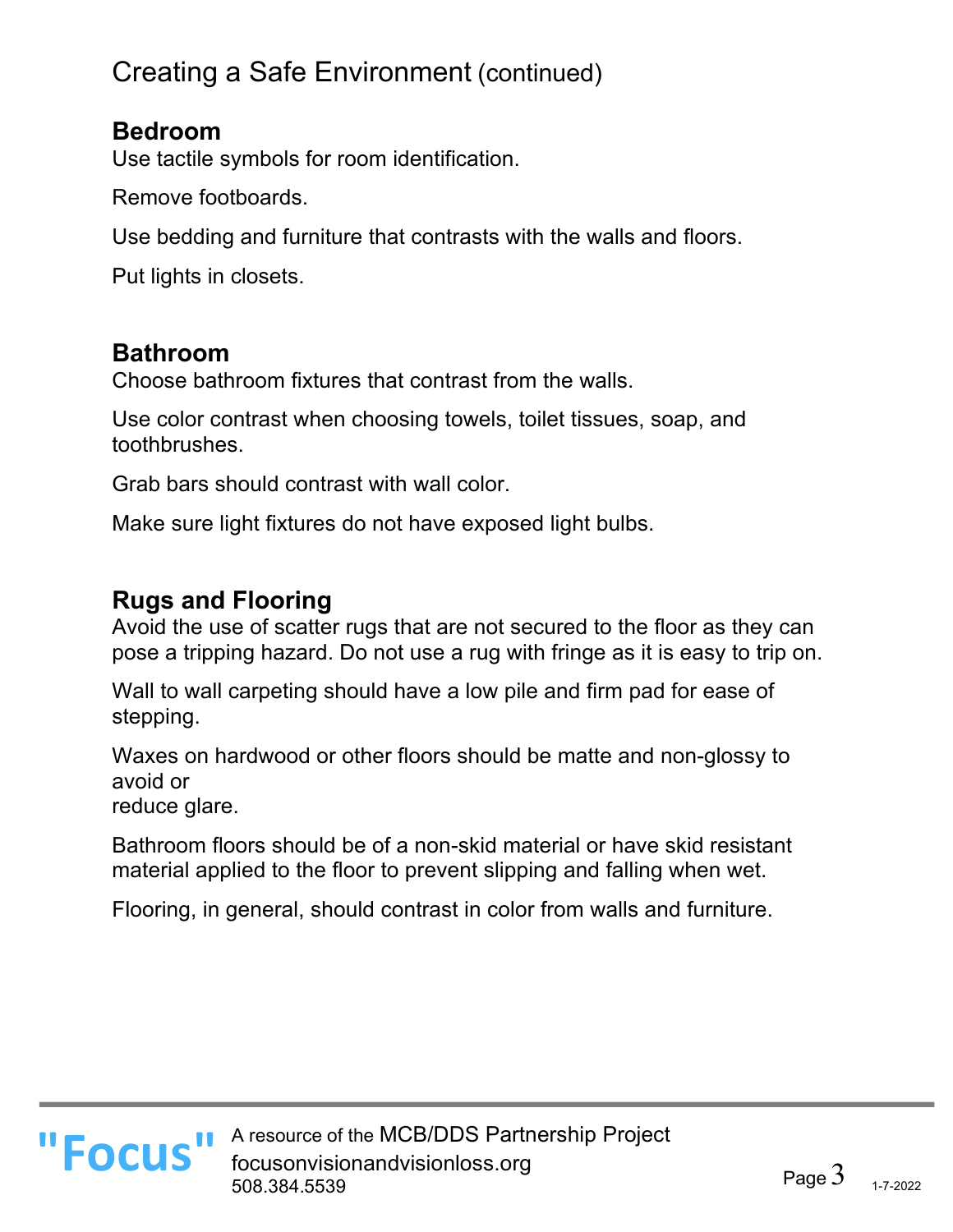## Creating a Safe Environment (continued) **Other Hazards**

Walk through the space keeping in mind that a person with vision loss may be touching (trailing) walls, furniture and handrails as they walk along. Remove any head level or body hazards such as wall shelving, wall decorations that protrude from the wall, bulletin boards or pictures hung by a single hook that move or could fall when bumped, low hanging light fixtures, etc. to be sure that the area is safe.

Avoid protruding objects at waist height and above, such as coat racks, book shelves, fire extinguishers. Recess items as much as possible.

Floor plants may be a tripping hazard, locate them out of the walking area.

Draw attention to large areas of glass, such as picture windows or sliding glass doors with decals or colored bands at appropriate eye level.

## **Doorways**

Paint doors or doorframes a contrasting color from the wall.

Doorknobs should be a contrasting color from the door.

Interior doors should open into rooms rather than out into the hallways.

Thresholds at doorways should be completely flat, or meet the ADA Guidelines to prevent tripping and enable wheelchair mobility:

Thresholds at doorways shall not exceed 3/4 in (19 mm) in height for exterior sliding doors or 1/2 in (13 mm) for other types of doors. Raised thresholds and floor level changes at accessible doorways shall be beveled with a slope no greater than 1:2.

## **Exits**

Exits should be well lit and marked.

Environments should be set up for easy movement with simple routes to and from exits and entrances, parking areas, restrooms, dining rooms, etc.

Keep walkways inside and outside well lit and clear of clutter.

Make all exits handicap accessible for safe fire evacuation.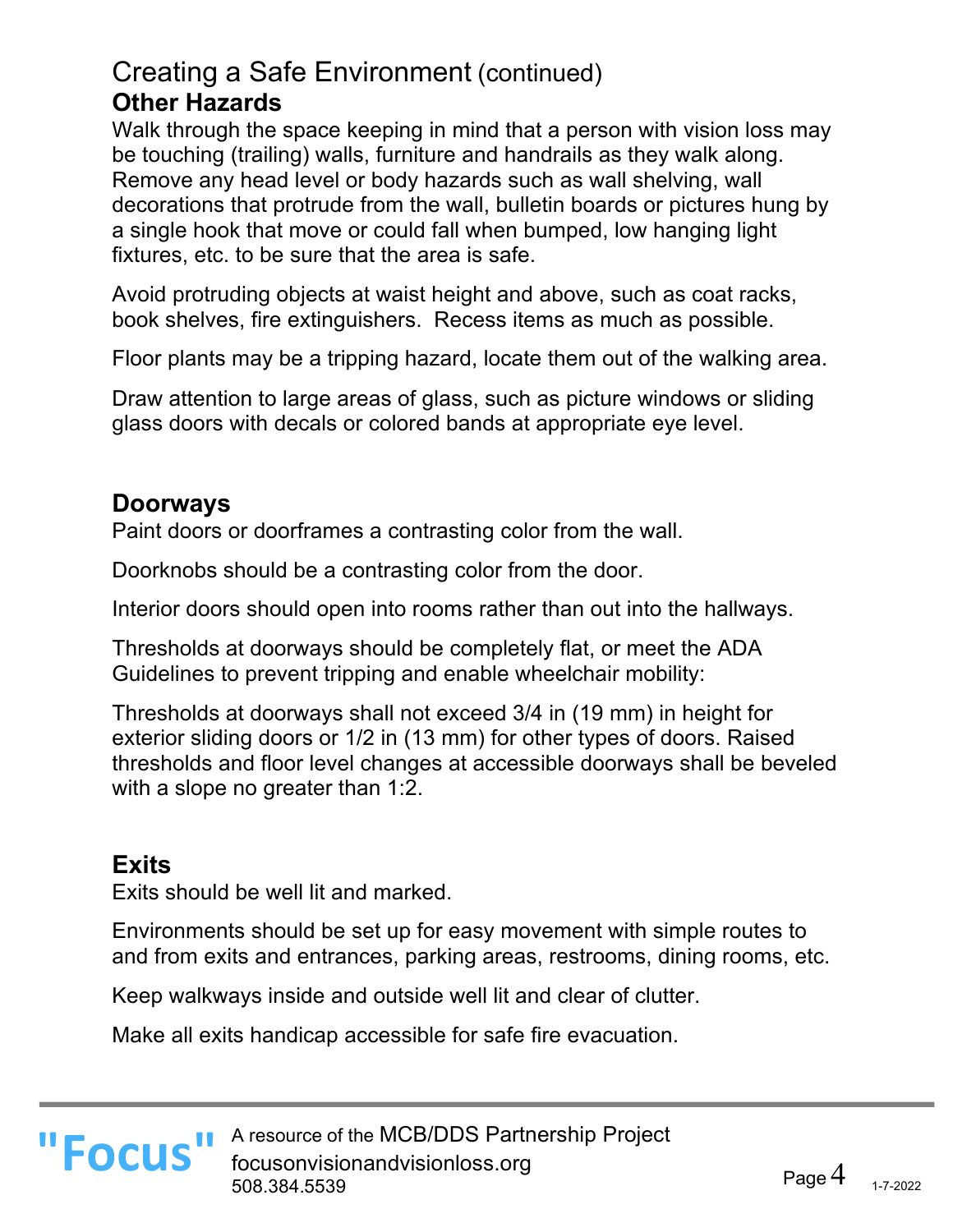## Creating a Safe Environment (continued) **Stairs and Steps**

Stairs should be marked with a 1½ inch strip of safety yellow across the top edge and along the edge of each step, from handrail to handrail. (Painted strips should have a non-skid additive to the paint, which is available from the hardware store). Step treads in a variety of colors and styles are also available commercially.

Steps should be of a uniform height and width, and not covered with visually distracting designs.

#### **Handrails at Stairs and Ramps**

Handrails should be located on each side of the staircases and ramps and must extend for one foot beyond the top and bottom landings. This ensures safer travel when moving toward or away from the staircase or ramp.

Handrails should contrast in color from the wall/area behind them so they are easier to see.

#### **Signage**

Provide raised and Braille signage for elevators, floor numbers and room numbers, and other building signage.

Contrast sign lettering with its background so it is readable.

Be sure to check new signage as it sometimes does not come through as ordered!

According to ADA, signage should be placed 60" up from the floor on the wall adjacent to the latch side of the door.

## **Outdoors**

Install motion detection lighting on all pathways to and from the house.

Pave all walkways away from the house for safe evacuation.

Provide railings, if possible, for support and independent travel.

Avoid loose surfaces such as stone in driveways and walkways. Follow ADA guidelines for ramps, stairs, and railings.